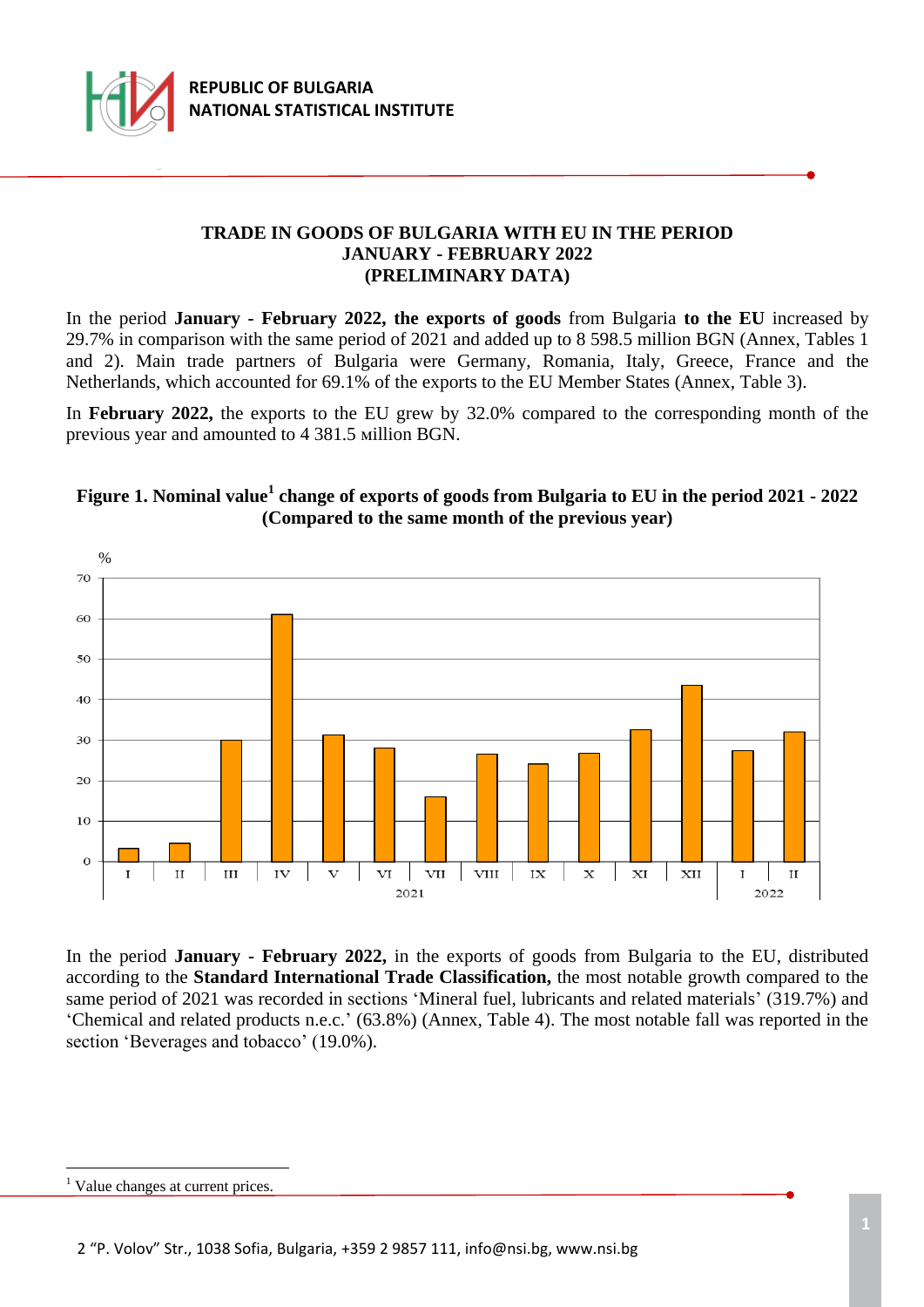

**Imports** of goods to Bulgaria **from the EU** in the period **January - February 2022** increased by 30.2% in comparison with the same period of 2021 and added up to 8 546.4 million BGN (at CIF prices)<sup>1</sup> (Annex, Tables 1 and 2). The largest amounts were reported for the goods imported from Germany, Romania, Italy, Greece and the Netherlands (Annex, Table 3).

In **February 2022,** the Bulgarian imports from the EU Member States grew by 28.0% compared to the corresponding month of the previous year and amounted to 4 397.3 million BGN.



# **Figure 2. Nominal value<sup>2</sup> change of imports of goods to Bulgaria from EU in the period 2021 - 2022 (Compared to the same month of the previous year)**

In the period **January - February 2022,** in the imports of goods to Bulgaria from the EU Member States, distributed according to the **Standard International Trade Classification,** the largest growth compared to the same period of 2021 was recorded in the section 'Animal and vegetable oils, fats and waxes' (185.2%). Fall was not observed in any of the sections.

The **foreign trade balance** of Bulgaria **(export FOB - import CIF) with the EU** in the period **January - February 2022** was positive and added up to 52.1 million BGN (Annex, Table 1).

<sup>1</sup> Imports at FOB prices are calculated by BNB

i<br>L

[<sup>\(</sup>http://bnb.bg/Statistics/StExternalSector/StForeignTrade/StFTImports/index.htm?toLang=\\_EN\)](http://bnb.bg/Statistics/StExternalSector/StForeignTrade/StFTImports/index.htm?toLang=_EN). Value changes at current prices.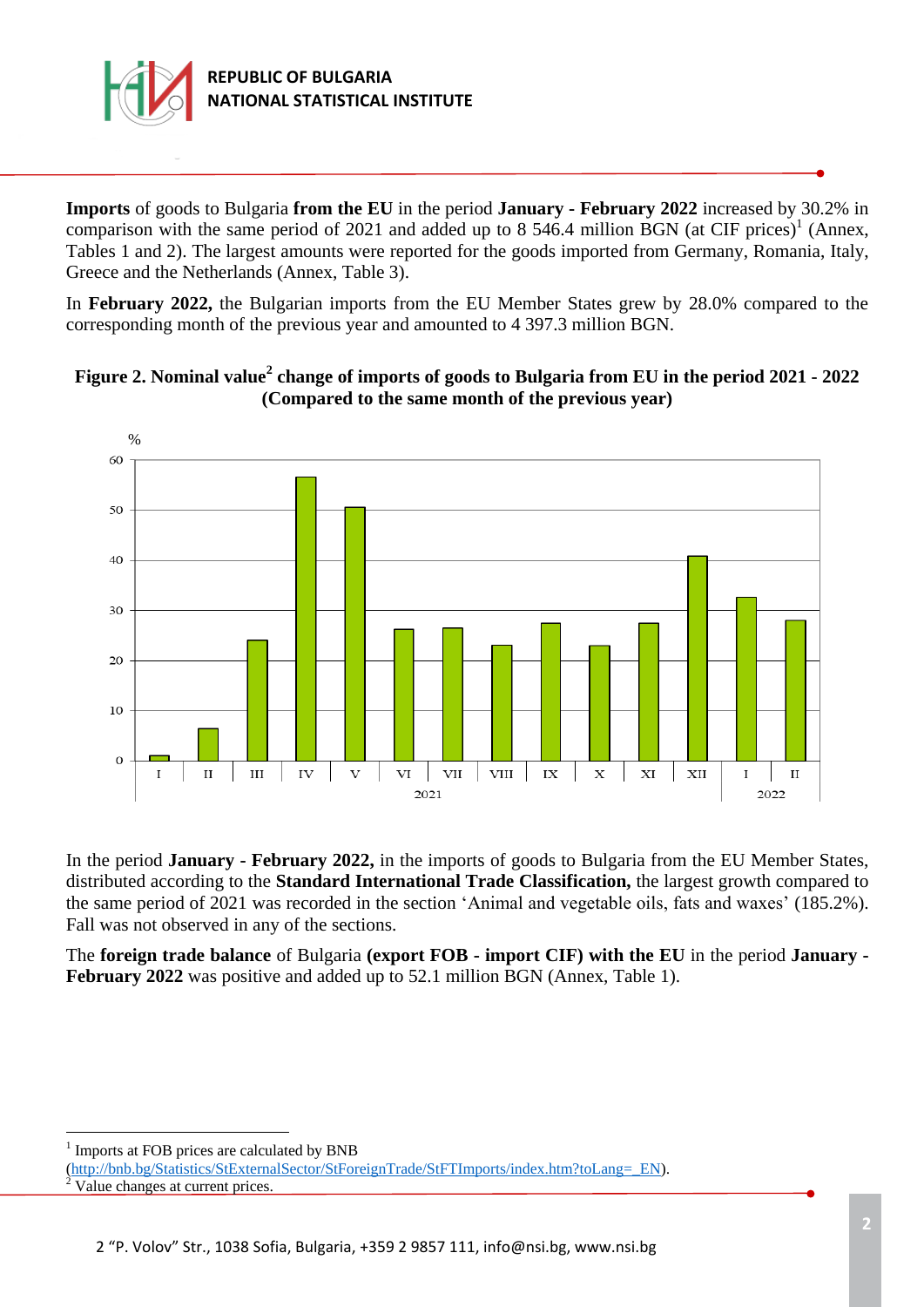

#### **Annex**

**Table 1**

# **Exports, imports and trade balance of Bulgaria in the period January - February 2021<sup>1</sup>and 2022<sup>1</sup> by months**

| (Million BGN)         |              |                      |               |              |                  |               |                                |          |               |  |
|-----------------------|--------------|----------------------|---------------|--------------|------------------|---------------|--------------------------------|----------|---------------|--|
| <b>Months/Periods</b> |              | <b>Exports - FOB</b> |               |              | Imports - $CIF2$ |               | <b>Trade balance - FOB/CIF</b> |          |               |  |
|                       | <b>Total</b> | EU                   | <b>Non EU</b> | <b>Total</b> | EU               | <b>Non EU</b> | <b>Total</b>                   | EU       | <b>Non EU</b> |  |
| I.2021                | 4761.1       | 3310.9               | 1450.2        | 5050.6       | 3129.9           | 1920.7        | $-289.5$                       | 181.0    | $-470.5$      |  |
| II.2021               | 5062.8       | 3318.9               | 1743.9        | 5434.8       | 3436.0           | 1998.8        | $-372.0$                       | $-117.1$ | $-254.9$      |  |
| $I - II.2021$         | 9823.9       | 6629.8               | 3194.1        | 10485.4      | 6565.9           | 3919.5        | $-661.5$                       | 63.9     | $-725.4$      |  |
|                       |              |                      |               |              |                  |               |                                |          |               |  |
|                       |              |                      |               |              |                  |               |                                |          |               |  |
| I.2022                | 6219.7       | 4217.0               | 2002.7        | 7640.2       | 4149.1           | 3491.1        | 1420.5                         | 67.9     | $-1488.4$     |  |
|                       |              |                      |               |              |                  |               |                                |          |               |  |
| II.2022               | 6656.0       | 4381.5               | 2274.5        | 7698.9       | 4397.3           | 3301.6        | 1042.9                         | $-15.8$  | $-1027.1$     |  |
|                       |              |                      |               |              |                  |               |                                |          |               |  |
| $I - II.2022$         | 12875.7      | 8598.5               | 4277.2        | 15339.1      | 8546.4           | 6792.7        | 2463.4                         | 52.1     | $-2515.5$     |  |

Data are preliminary as of May 12, 2022.

<sup>2</sup> Imports at FOB prices are calculated by BNB

[\(http://bnb.bg/Statistics/StExternalSector/StForeignTrade/StFTImports/index.htm?toLang=\\_EN&toLang=\\_EN\).](http://bnb.bg/Statistics/StExternalSector/StForeignTrade/StFTImports/index.htm?toLang=_EN&toLang=_EN)

#### **Table 2**

### **Value changes of exports and imports of Bulgaria in the period January - February 2022<sup>1</sup> compared to the same period of the previous year**

| (Per cent)            |              |                      |               |              |                      |        |  |  |  |  |  |  |
|-----------------------|--------------|----------------------|---------------|--------------|----------------------|--------|--|--|--|--|--|--|
| <b>Months/Periods</b> |              | <b>Exports - FOB</b> |               |              | <b>Imports - CIF</b> |        |  |  |  |  |  |  |
|                       | <b>Total</b> | ЕU                   | <b>Non EU</b> | <b>Total</b> | EU                   | Non EU |  |  |  |  |  |  |
|                       | 30.6         | 27.4                 | 38.1          | 51.3         | 32.6                 | 81.8   |  |  |  |  |  |  |
|                       | 31.5         | 32.0                 | 30.4          | 41.7         | 28.0                 | 65.2   |  |  |  |  |  |  |
| 1 - II                | 31.1         | 29.7                 | 33.9          | 46.3         | 30.2                 | 73.3   |  |  |  |  |  |  |

 $<sup>1</sup>$  Data are preliminary as of May 12, 2022.</sup>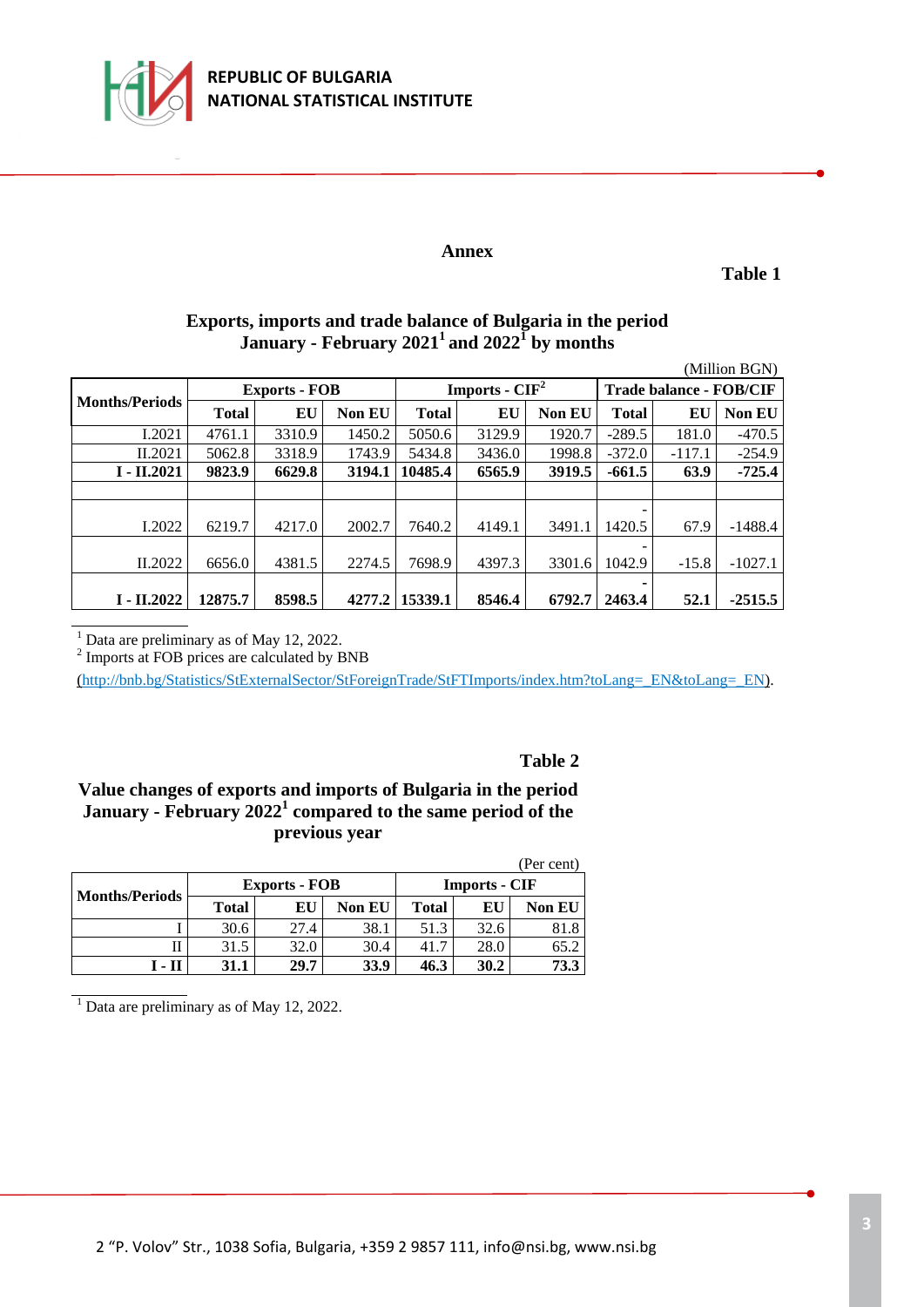

# **Exports, imports and trade balance by groups of countries and main partner countries<sup>1</sup> of Bulgaria in the period January - February 2021 2 and 2022 2**

|                                             |                    | <b>Exports - FOB</b> |                                                   |                    | <b>Imports - CIF</b> | Trade balance -<br><b>FOB/CIF</b>                    |                    |           |
|---------------------------------------------|--------------------|----------------------|---------------------------------------------------|--------------------|----------------------|------------------------------------------------------|--------------------|-----------|
| <b>Countries and groups of</b><br>countries | 2021               | 2022                 | Change<br>compared to                             | 2021               | 2022                 | <b>Change</b><br>compared to                         | 2021               | 2022      |
|                                             | <b>Million BGN</b> |                      | the same<br>period of<br>the previous<br>year - % | <b>Million BGN</b> |                      | the same<br>period of the<br>previous<br>year - $\%$ | <b>Million BGN</b> |           |
| <b>Total</b>                                | 9823.9<br>12875.7  |                      | 31.1                                              | 10485.4            | 15339.1              | 46.3                                                 | $-661.5$           | $-2463.4$ |
| EU                                          | 6629.8             | 8598.5               | 29.7                                              | 6565.9             | 8546.4               | 30.2                                                 | 63.9               | 52.1      |
| Austria                                     | 200.1              | 248.4                | 24.1                                              | 278.0              | 336.2                | 20.9                                                 | $-77.9$            | $-87.8$   |
| Belgium                                     | 494.6              | 279.1                | $-43.6$                                           | 248.9              | 247.5                | $-0.6$                                               | 245.7              | 31.6      |
| Croatia                                     | 120.0              | 219.5                | 82.9                                              | 193.5              | 41.0                 | $-78.8$                                              | $-73.5$            | 178.5     |
| Cyprus                                      | 37.0               | 55.4                 | 49.7                                              | 9.0                | 12.7                 | 41.1                                                 | 28.0               | 42.7      |
| Czechia                                     | 223.6              | 265.4                | 18.7                                              | 295.6              | 317.8                | 7.5                                                  | $-72.0$            | $-52.4$   |
| Denmark                                     | 70.6               | 143.4                | 103.1                                             | 49.8               | 60.4                 | 21.3                                                 | 20.8               | 83.0      |
| Estonia                                     | 8.5                | 13.9                 | 63.5                                              | 9.7                | 11.7                 | 20.6                                                 | $-1.2$             | 2.2       |
| Finland                                     | 25.5               | 33.2                 | 30.2                                              | 18.1               | 31.7                 | 75.1                                                 | 7.4                | 1.5       |
| France                                      | 358.7              | 434.7                | 21.2                                              | 312.0              | 362.1                | 16.1                                                 | 46.7               | 72.6      |
| Germany                                     | 1635.8             | 1984.8               | 21.3                                              | 1297.3             | 1579.0               | 21.7                                                 | 338.5              | 405.8     |
| Greece                                      | 605.9              | 788.3                | 30.1                                              | 466.6              | 834.9                | 78.9                                                 | 139.3              | $-46.6$   |
| Hungary                                     | 166.7              | 241.2                | 44.7                                              | 477.4              | 533.1                | 11.7                                                 | $-310.7$           | $-291.9$  |
| Ireland                                     | 18.6               | 25.7                 | 38.2                                              | 82.3               | 94.0                 | 14.2                                                 | $-63.7$            | $-68.3$   |
| Italy                                       | 772.9              | 1051.6               | 36.1                                              | 681.6              | 852.7                | 25.1                                                 | 91.3               | 198.9     |
| Latvia                                      | 10.2               | 9.3                  | $-8.8$                                            | 9.8                | 11.3                 | 15.3                                                 | 0.4                | $-2.0$    |
| Lithuania                                   | 25.2               | 32.4                 | 28.6                                              | 19.8               | 29.5                 | 49.0                                                 | 5.4                | 2.9       |
| Luxembourg                                  | 10.6               | 39.4                 | 271.7                                             | 18.1               | 32.3                 | 78.5                                                 | $-7.5$             | 7.1       |
| Malta                                       | 8.3                | 4.6                  | $-44.6$                                           | 2.6                | 4.5                  | 73.1                                                 | 5.7                | 0.1       |
| Netherlands                                 | 248.6              | 368.4                | 48.2                                              | 429.8              | 659.0                | 53.3                                                 | $-181.2$           | $-290.6$  |
| Poland                                      | 250.7              | 319.5                | 27.4                                              | 384.4              | 502.1                | 30.6                                                 | $-133.7$           | $-182.6$  |
| Portugal                                    | 42.0               | 27.5                 | $-34.5$                                           | 27.8               | 27.8                 | 0.0                                                  | 14.2               | $-0.3$    |
| Romania                                     | 825.8              | 1314.0               | 59.1                                              | 767.5              | 1281.7               | 67.0                                                 | 58.3               | 32.3      |
| Slovakia                                    | 81.4               | 124.1                | 52.5                                              | 155.1              | 167.9                | 8.3                                                  | $-73.7$            | $-43.8$   |
| Slovenia                                    | 50.8               | 137.7                | 171.1                                             | 74.5               | 116.5                | 56.4                                                 | $-23.7$            | 21.2      |
| Spain                                       | 223.0              | 293.3                | 31.5                                              | 176.2              | 299.7                | 70.1                                                 | 46.8               | $-6.4$    |
| Sweden                                      | 78.9               | 97.2                 | 23.2                                              | 68.2               | 80.5                 | 18.0                                                 | 10.7               | 16.7      |
| Not specified                               | 35.8               | 46.5                 | 29.9                                              | 12.3               | 18.8                 | 52.8                                                 | 23.5               | 27.7      |

<sup>1</sup> Partner country:

- In case of exports (or dispatches) is the country (or Member State) of final destination of the goods.

- In case of imports (or arrivals) is the country (or Member State) of consignment of the goods.

 $2$  Data are preliminary as of May 12, 2022.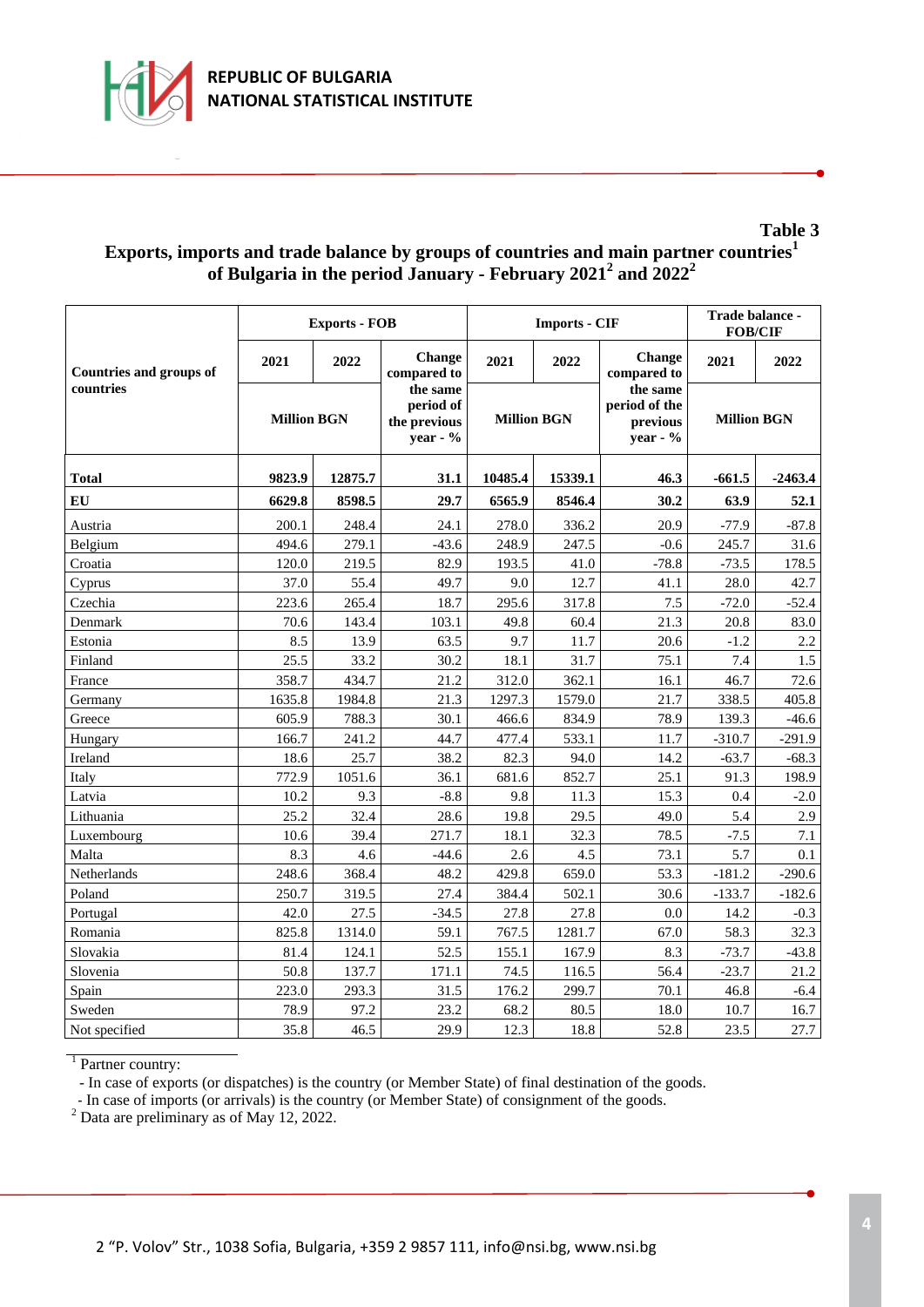

#### **Exports, imports and trade balance by groups of countries and main partner countries<sup>1</sup> of Bulgaria in the period January - February 2021 2 and 2022 2**

(Continued)

|                                |                    | <b>Exports - FOB</b> |                                                                     |                    | <b>Imports - CIF</b> | Trade balance -<br><b>FOB/CIF</b>                                   |                    |           |
|--------------------------------|--------------------|----------------------|---------------------------------------------------------------------|--------------------|----------------------|---------------------------------------------------------------------|--------------------|-----------|
| <b>Countries and groups of</b> | 2021               | 2022                 | <b>Change</b>                                                       | 2021               | 2022                 | <b>Change</b>                                                       | 2021               | 2022      |
| countries                      | <b>Million BGN</b> |                      | compared to<br>the same<br>period of<br>the previous<br>year - $\%$ | <b>Million BGN</b> |                      | compared to<br>the same<br>period of the<br>previous<br>year - $\%$ | <b>Million BGN</b> |           |
| <b>Non EU countries</b>        | 3194.1             | 4277.2               | 33.9                                                                | 3919.5             | 6792.7               | 73.3                                                                | $-725.4$           | $-2515.5$ |
| CIS <sup>3</sup>               | 170.0              | 197.8                | 16.4                                                                | 727.4              | 2008.7               | 176.1                                                               | $-557.4$           | $-1810.9$ |
| of which:                      |                    |                      |                                                                     |                    |                      |                                                                     |                    |           |
| Kazakhstan                     | 8.3                | 6.6                  | $-20.5$                                                             | 2.0                | 0.7                  | $-65.0$                                                             | 6.3                | 5.9       |
| <b>Russian Federation</b>      | 113.1              | 129.3                | 14.3                                                                | 667.8              | 1905.7               | 185.4                                                               | $-554.7$           | $-1776.4$ |
| OECD <sup>4</sup>              | 1282.0             | 1514.0               | 18.1                                                                | 1229.5             | 1924.7               | 56.5                                                                | 52.5               | $-410.7$  |
| of which:                      |                    |                      |                                                                     |                    |                      |                                                                     |                    |           |
| Canada                         | 18.1               | 22.5                 | 24.3                                                                | 62.7               | 59.6                 | $-4.9$                                                              | $-44.6$            | $-37.1$   |
| Chile                          | 2.8                | 3.9                  | 39.3                                                                | 39.0               | 124.1                | 218.2                                                               | $-36.2$            | $-120.2$  |
| Israel                         | 36.8               | 35.6                 | $-3.3$                                                              | 10.3               | 13.8                 | 34.0                                                                | 26.5               | 21.8      |
| Japan                          | 16.9               | 19.0                 | 12.4                                                                | 69.8               | 74.7                 | 7.0                                                                 | $-52.9$            | $-55.7$   |
| Korea, Republic of             | 24.3               | 38.3                 | 57.6                                                                | 37.0               | 54.8                 | 48.1                                                                | $-12.7$            | $-16.5$   |
| Turkey                         | 661.5              | 818.6                | 23.7                                                                | 747.0              | 1250.6               | 67.4                                                                | $-85.5$            | $-432.0$  |
| United Kingdom <sup>5</sup>    | 175.8              | 206.0                | 17.2                                                                | 67.3               | 98.9                 | 47.0                                                                | 108.5              | 107.1     |
| <b>United States</b>           | 215.9              | 236.3                | 9.4                                                                 | 69.8               | 109.9                | 57.4                                                                | 146.1              | 126.4     |
| EFTA <sup>6</sup>              | 85.5               | 97.1                 | 13.6                                                                | 92.6               | 99.3                 | 7.2                                                                 | $-7.1$             | $-2.2$    |
| of which:                      |                    |                      |                                                                     |                    |                      |                                                                     |                    |           |
| Norway                         | 15.7               | 17.9                 | 14.0                                                                | 10.1               | 11.6                 | 14.9                                                                | 5.6                | 6.3       |
| Switzerland                    | 68.9               | 78.5                 | 13.9                                                                | 80.0               | 86.1                 | 7.6                                                                 | $-11.1$            | $-7.6$    |

<sup>1</sup> Partner country:

- In case of exports (or dispatches) is the country (or Member State) of final destination of the goods.

- In case of imports (or arrivals) is the country (or Member State) of consignment of the goods.

 $2$  Data are preliminary as of May 12, 2022.

<sup>3</sup> CIS includes: Azerbaijan; Armenia; Belarus; Kazakhstan; Kyrgyzstan; Moldova, Republic of; Russian Federation; Tajikistan; Turkmenistan; Uzbekistan.

<sup>4</sup> OECD includes: Australia; Virgin Islands (US); United States; Iceland; Canada; Chile; Costa Rica; Mexico; New Zealand; Norway; Korea, Republic of; Turkey; United Kingdom; Switzerland; Japan; Israel.

<sup>5</sup>The United Kingdom includes: Northern Ireland; Great Britain; Channel Islands and Isle of Man.

<sup>6</sup> EFTA includes: Norway; Switzerland; Iceland and Liechtenstein.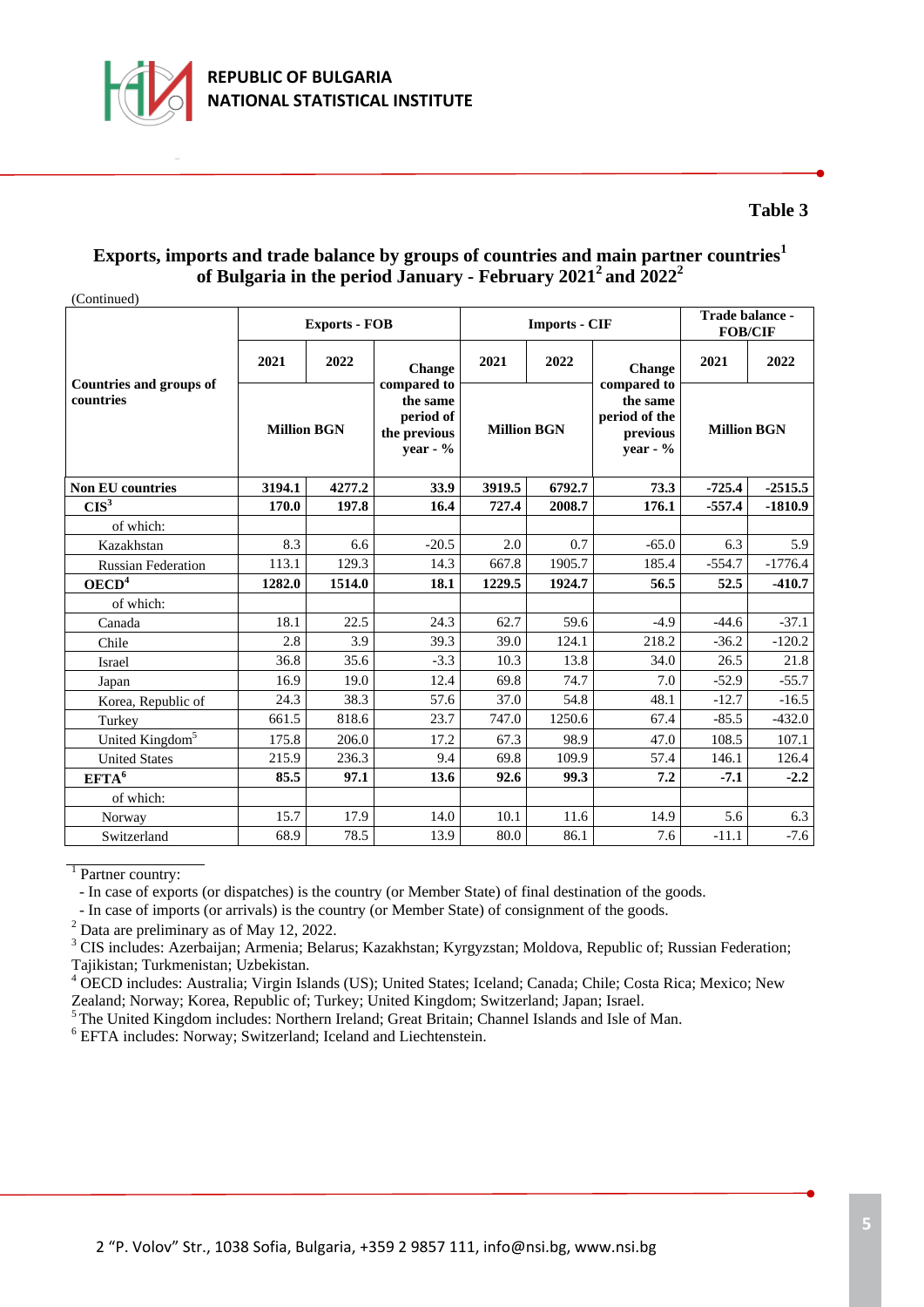

# **Exports, imports and trade balance by groups of countries and main partner countries<sup>1</sup> of Bulgaria in the period January - February 2021 2 and 2022 2**

(Continued and end)

|                                             |                    | <b>Exports - FOB</b> |                                                                     |                    | <b>Imports - CIF</b> | Trade balance -<br><b>FOB/CIF</b>                                  |                    |          |
|---------------------------------------------|--------------------|----------------------|---------------------------------------------------------------------|--------------------|----------------------|--------------------------------------------------------------------|--------------------|----------|
|                                             | 2021               | 2022                 | <b>Change</b>                                                       | 2021               | 2022                 | <b>Change</b>                                                      | 2021               | 2022     |
| <b>Countries and groups of</b><br>countries | <b>Million BGN</b> |                      | compared to<br>the same<br>period of the<br>previous<br>year - $\%$ | <b>Million BGN</b> |                      | compared to<br>the same<br>period of the<br>previous<br>vear - $%$ | <b>Million BGN</b> |          |
| <b>Countries not included</b>               |                    |                      |                                                                     |                    |                      |                                                                    |                    |          |
| in the upper groups                         |                    |                      |                                                                     |                    |                      |                                                                    |                    |          |
| Albania                                     | 24.9               | 34.5                 | 38.6                                                                | 10.1               | 10.1                 | 0.0                                                                | 14.8               | 24.4     |
| Bosnia and Herzegovina                      | 23.1               | 38.0                 | 64.5                                                                | 5.5                | 9.1                  | 65.5                                                               | 17.6               | 28.9     |
| <b>Brazil</b>                               | 13.6               | 82.1                 | 503.7                                                               | 86.2               | 70.0                 | $-18.8$                                                            | $-72.6$            | 12.1     |
| China                                       | 316.1              | 243.5                | $-23.0$                                                             | 618.7              | 903.5                | 46.0                                                               | $-302.6$           | $-660.0$ |
| Egypt                                       | 74.6               | 272.0                | 264.6                                                               | 34.3               | 44.7                 | 30.3                                                               | 40.3               | 227.3    |
| Georgia                                     | 33.2               | 117.3                | 253.3                                                               | 128.1              | 193.9                | 51.4                                                               | $-94.9$            | $-76.6$  |
| India                                       | 36.7               | 63.8                 | 73.8                                                                | 56.0               | 73.5                 | 31.3                                                               | $-19.3$            | $-9.7$   |
| Indonesia                                   | 7.0                | 5.9                  | $-15.7$                                                             | 10.6               | 10.1                 | $-4.7$                                                             | $-3.6$             | $-4.2$   |
| Iran, Islamic Republic of                   | 22.3               | 40.0                 | 79.4                                                                | 8.6                | 19.7                 | 129.1                                                              | 13.7               | 20.3     |
| Peru                                        | 1.3                | 2.2                  | 69.2                                                                | 155.3              | 69.6                 | $-55.2$                                                            | $-154.0$           | $-67.4$  |
| Republic of North                           |                    |                      |                                                                     |                    |                      |                                                                    |                    |          |
| Macedonia                                   | 132.6              | 238.7                | 80.0                                                                | 79.8               | 119.9                | 50.3                                                               | 52.8               | 118.8    |
| Serbia                                      | 168.8              | 325.7                | 93.0                                                                | 201.1              | 248.7                | 23.7                                                               | $-32.3$            | 77.0     |
| Singapore                                   | 5.4                | 6.1                  | 13.0                                                                | 13.7               | 16.8                 | 22.6                                                               | $-8.3$             | $-10.7$  |
| South Africa                                | 10.6               | 126.7                | 1095.3                                                              | 4.5                | 20.6                 | 357.8                                                              | 6.1                | 106.1    |
| Syrian Arab Republic                        | 1.5                | 1.3                  | $-13.3$                                                             | 0.5                | 3.8                  | 660.0                                                              | 1.0                | $-2.5$   |
| Taiwan                                      | 10.4               | 9.9                  | $-4.8$                                                              | 50.7               | 66.1                 | 30.4                                                               | $-40.3$            | $-56.2$  |
| Tunisia                                     | 47.5               | 45.1                 | $-5.1$                                                              | 4.9                | 43.0                 | 777.6                                                              | 42.6               | 2.1      |
| Ukraine                                     | 64.4               | 162.8                | 152.8                                                               | 184.3              | 399.1                | 116.5                                                              | $-119.9$           | $-236.3$ |
| <b>United Arab Emirates</b>                 | 27.1               | 42.5                 | 56.8                                                                | 13.8               | 12.9                 | $-6.5$                                                             | 13.3               | 29.6     |
| Viet Nam                                    | 16.1               | 8.2                  | $-49.1$                                                             | 26.6               | 34.1                 | 28.2                                                               | $-10.5$            | $-25.9$  |

<sup>1</sup> Partner country:

- In case of exports (or dispatches) is the country (or Member State) of final destination of the goods.

- In case of imports (or arrivals) is the country (or Member State) of consignment of the goods.

 $2$  Data are preliminary as of May 12, 2022.